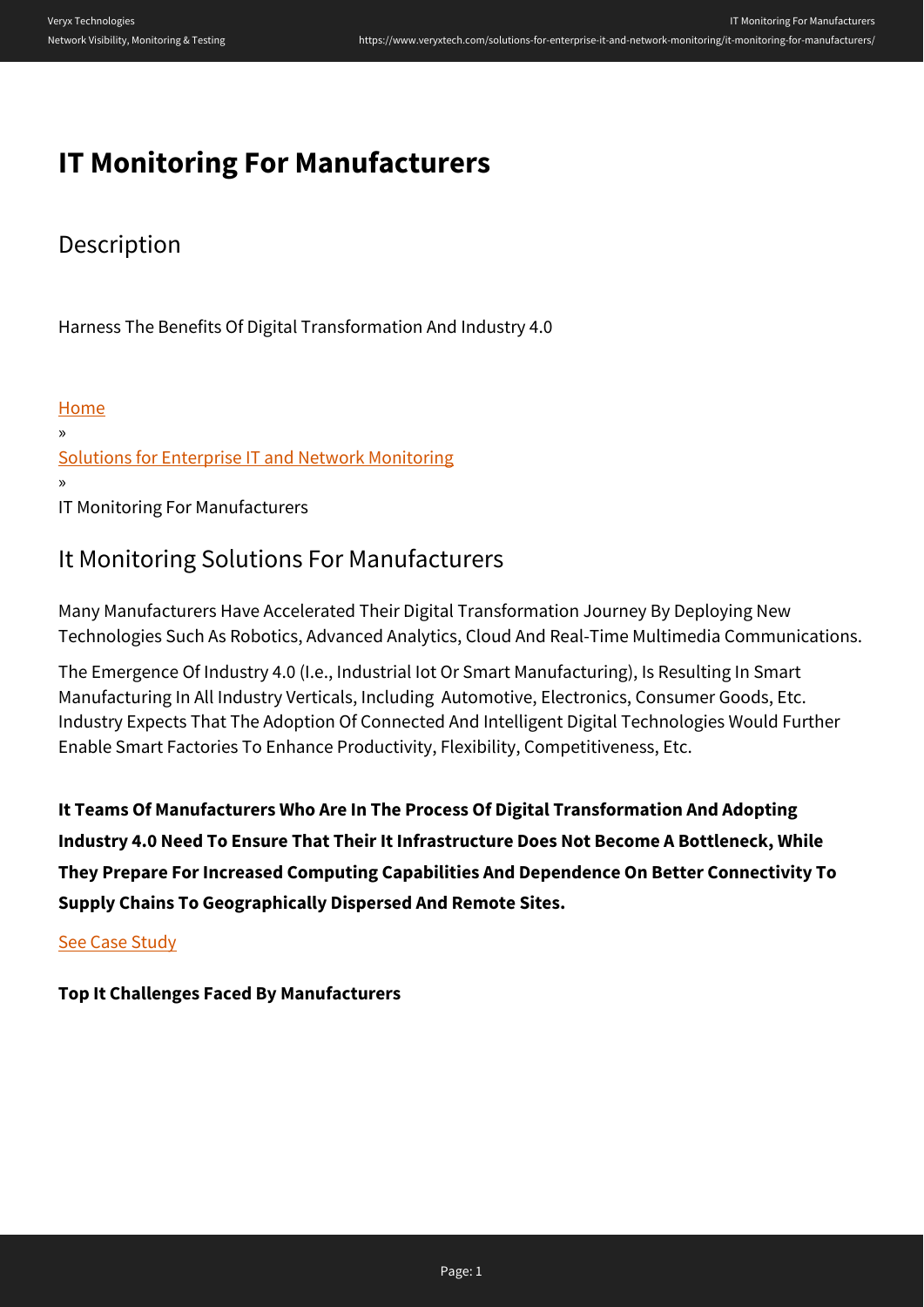

Effectiveness Of Current It Infrastructure

Next Generation Applications Increasingly Demand More Computing, Memory And Storage Along With Better Connectivity



Availability Of Time Critical Applications

Connectivity To Distributed Locations For Time Critical Applications Need To Be Closely Monitored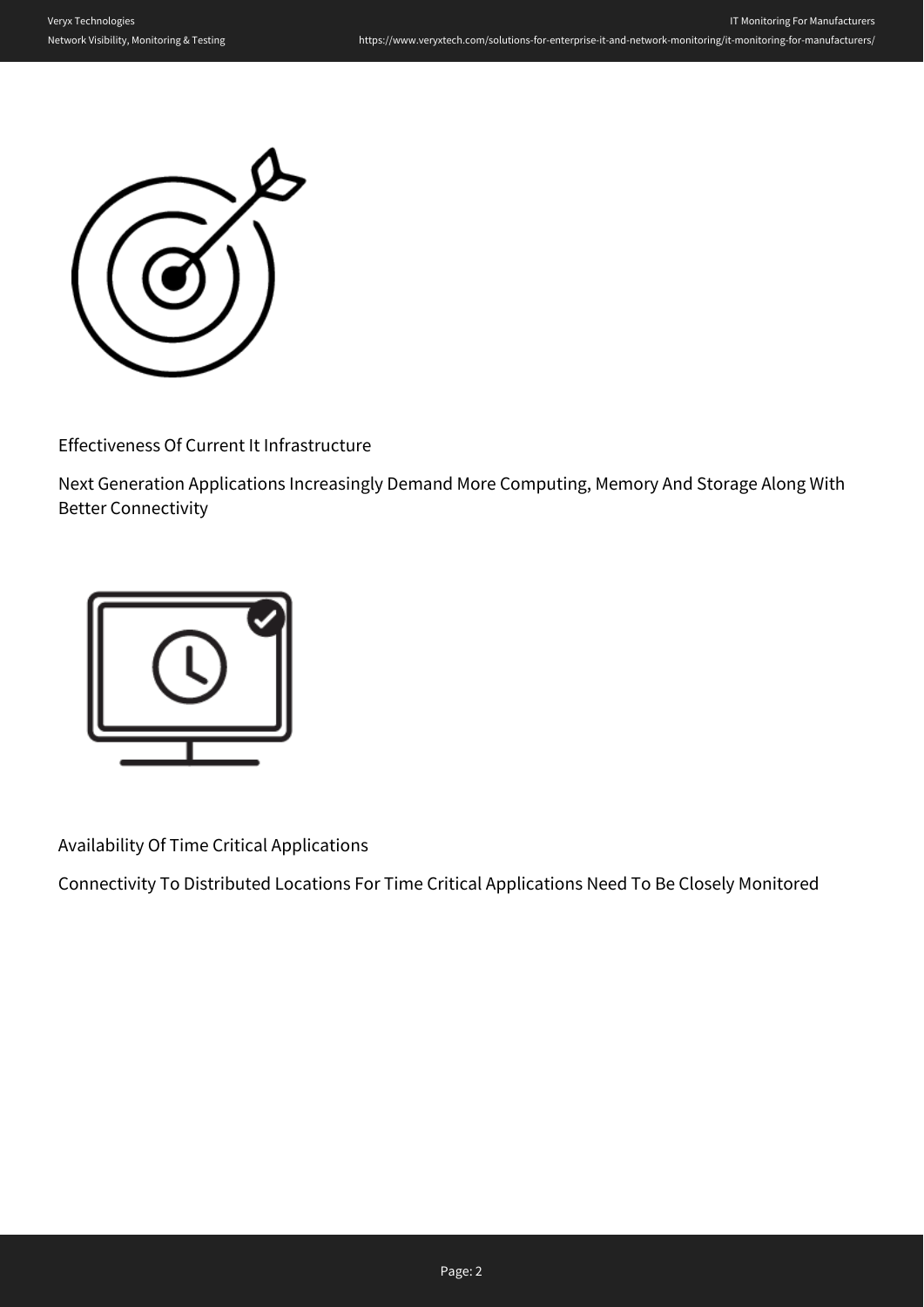

Increasing Capacity And Demand

Ineffective Tracking Of Capacity Utilization And Planning For Demand Could Result In Breakdowns And Poor Performance



Support For Remote And Dispersed Sites

Enabling Consistent Digital Experiences For Collaboration Regardless Of Location, Device Types, Connectivity Etc.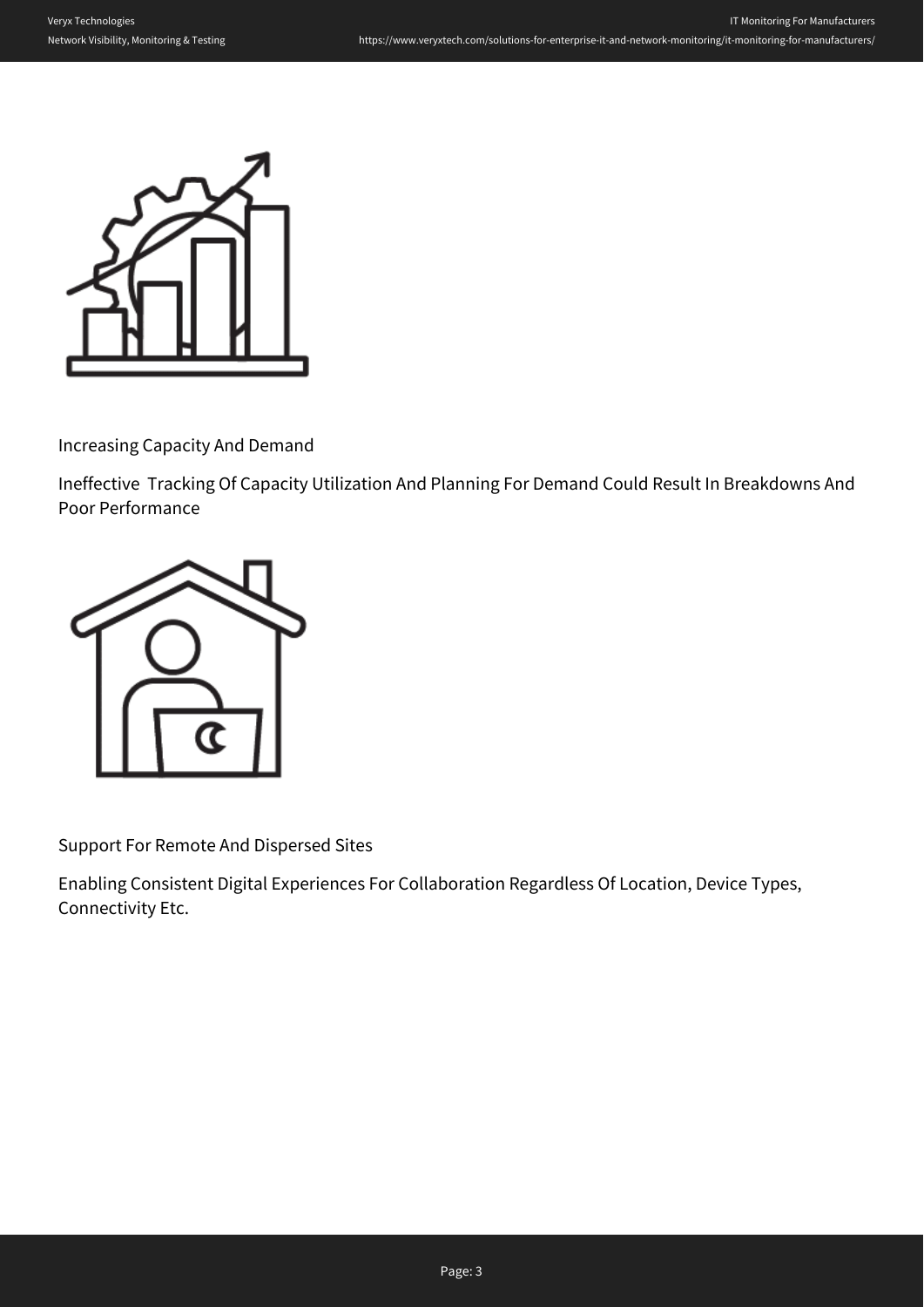

Increased Threats From Compromised Resources

It Resources Without Latest Security Patches Accessed From Less Secure Environments Can Prove Risky



Limitations Of Existing Tools

Multiple Vendor Specific Monitoring Systems And Legacy Tools Not Sufficiently Upto The Task

Veryx Cloudmon Itim And Ntm Enables Manufacturers To Overcome Challenges Related To It Infrastructure And Network Performance:

| Challenge                          | Veryx Cloudmon visibility solution                        |
|------------------------------------|-----------------------------------------------------------|
| Effectiveness of IT infrastructure | Provides timely intelligent alerts for potential problems |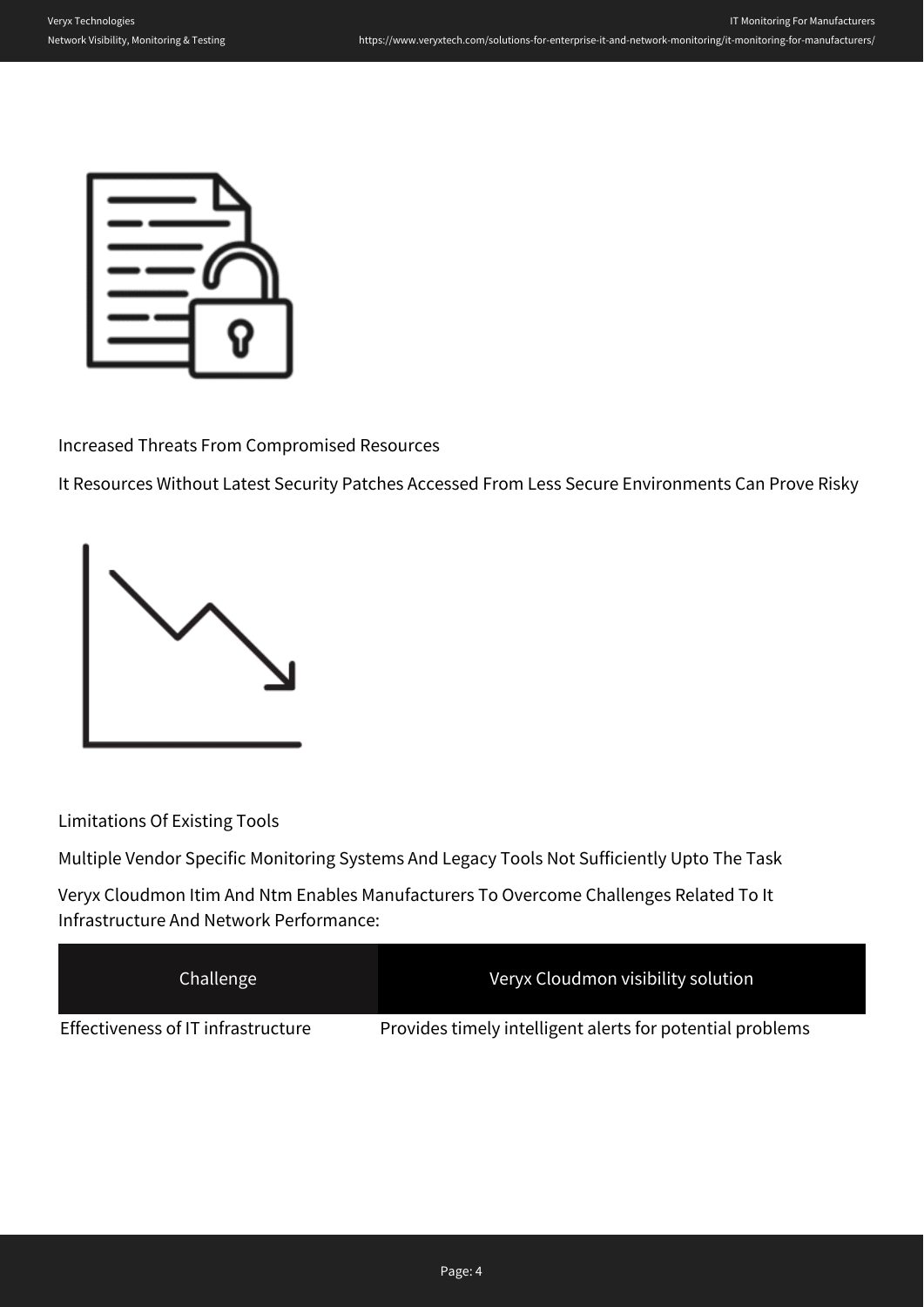| Time critical applications         | Supports monitoring at high granularity for critical<br>applications            |
|------------------------------------|---------------------------------------------------------------------------------|
| Capacity and demand                | Provides reporting on utilization levels                                        |
| Remote site support                | Supports monitoring of remote devices for quick trouble-<br>shooting            |
| Threats from compromised resources | Provides visibility of threats from the network                                 |
| Limitations of existing toolsets   | Consolidates and provides a unified view of servers, networks<br>and end-points |
|                                    |                                                                                 |



Unified Visualization

Easily Administer It Infrastructure To Resolve Issues.